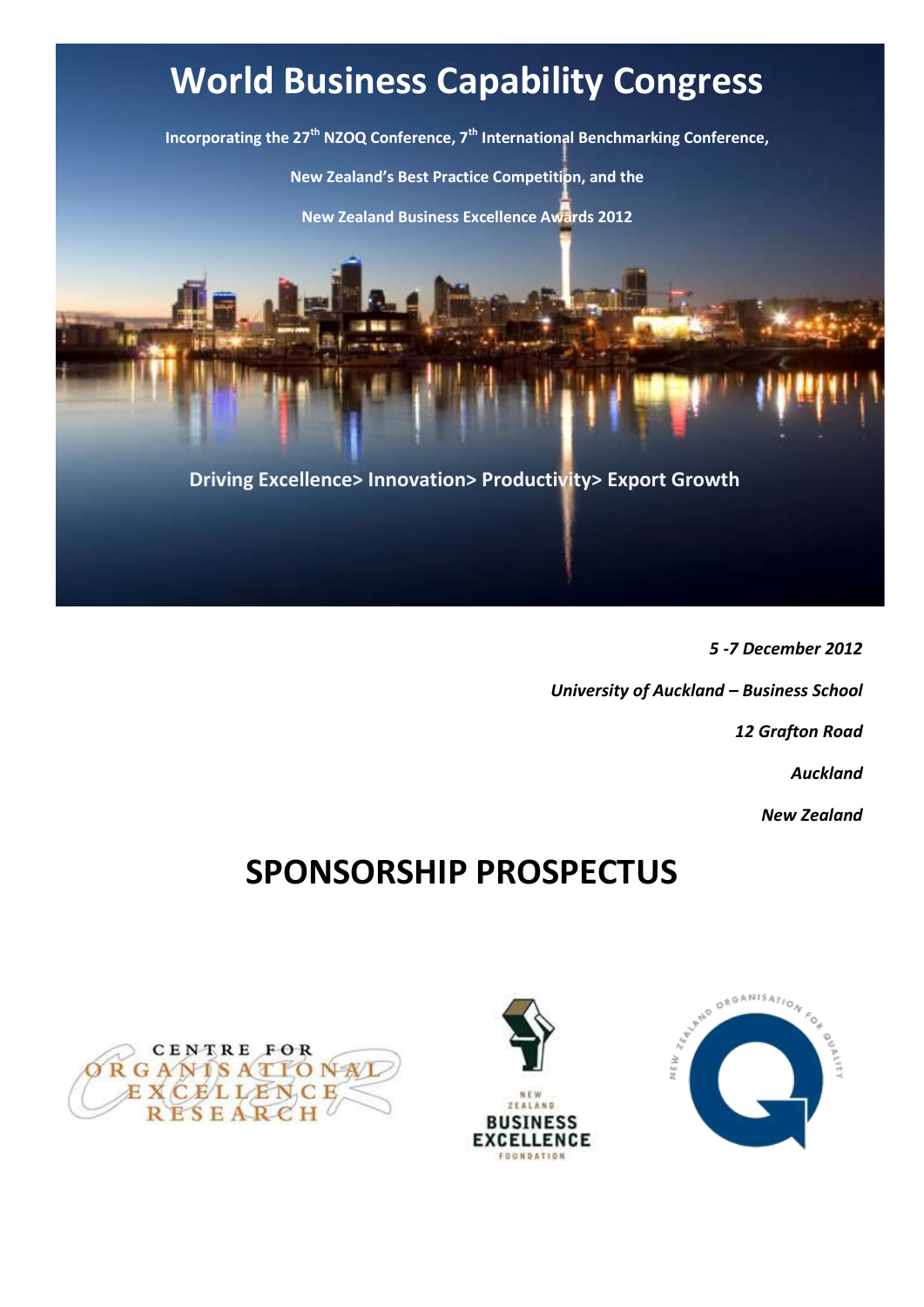

### **THE CONGRESS**

The World Business Capability Congress, [www.worldbusinesscapabilitycongress.com,](http://www.worldbusinesscapabilitycongress.com/) will be held in Auckland, 5-7 December 2012. The Congress aims to make *a real impact* on helping New Zealand organisations raise their business capability through "**Driving Excellence> Innovation> Productivity> Export Growth**" – this will be achieved by holding an exciting knowledge sharing Congress and through awareness and business capability activities prior to and stemming from the Congress.

The Congress brings together the 7th International Benchmarking Conference, the 27th New Zealand Organisation for Quality Conference, the New Zealand Business Excellence Awards and a Best Practice Competition with up-to 20 SMEs sharing their best practices. The Awards Dinner on the evening of the 6th December will be used to announce the New Zealand Business Excellence Award winners and give recognition to regional business award winners.

The organisers are the Centre for Organisational Excellence Research, New Zealand Business Excellence Foundation and the New Zealand Organisation for Quality. The partners assisting in promoting the event are: Asian Association of Management Organisations, Asian Network for Quality, Asia Pacific Quality Organization, Auckland Tourism, Events and Economic Development , BPIR.com, Business NZ, Economic Development Agencies New Zealand, Global Benchmarking Network, Idealog, Institute of Management Consultants New Zealand, Kea NZ, Ministry of Economic Development, Ministry of Science and Innovation, Ministry of Foreign Affairs and Trade, New Zealand Institute of Management, and the University of Auckland Business School.

Aimed at senior managers and practitioners who are seeking best practices; improved performance and a thriving business; and consultants, experts, researchers; policy advisors who want state of the art knowledge on organisational excellence. The Congress will have presentations from some of the world's best business speakers and scholars.

Attendance is expected to exceed 500 delegates and exhibitors

The seven key subject streams will include; Leadership, Strategy, Consumer and Market Focus; Measurement and Knowledge Management; Process Management, Human Resources Focus; and Organisational Capability Building. Within these streams speakers will be focussing their presentations on *"Driving Excellence> Innovation> Productivity> Export Growth"*

### **THE EXHIBITION**

The exhibition will be held immediately adjacent to the Congress session rooms, ensuring a steady flow of traffic through the vicinity. Lunch, morning and afternoon refreshments will be served throughout the exhibition area. On day two of the World **Business Capability Congress**, a special award will be presented to the best-in-show exhibit.

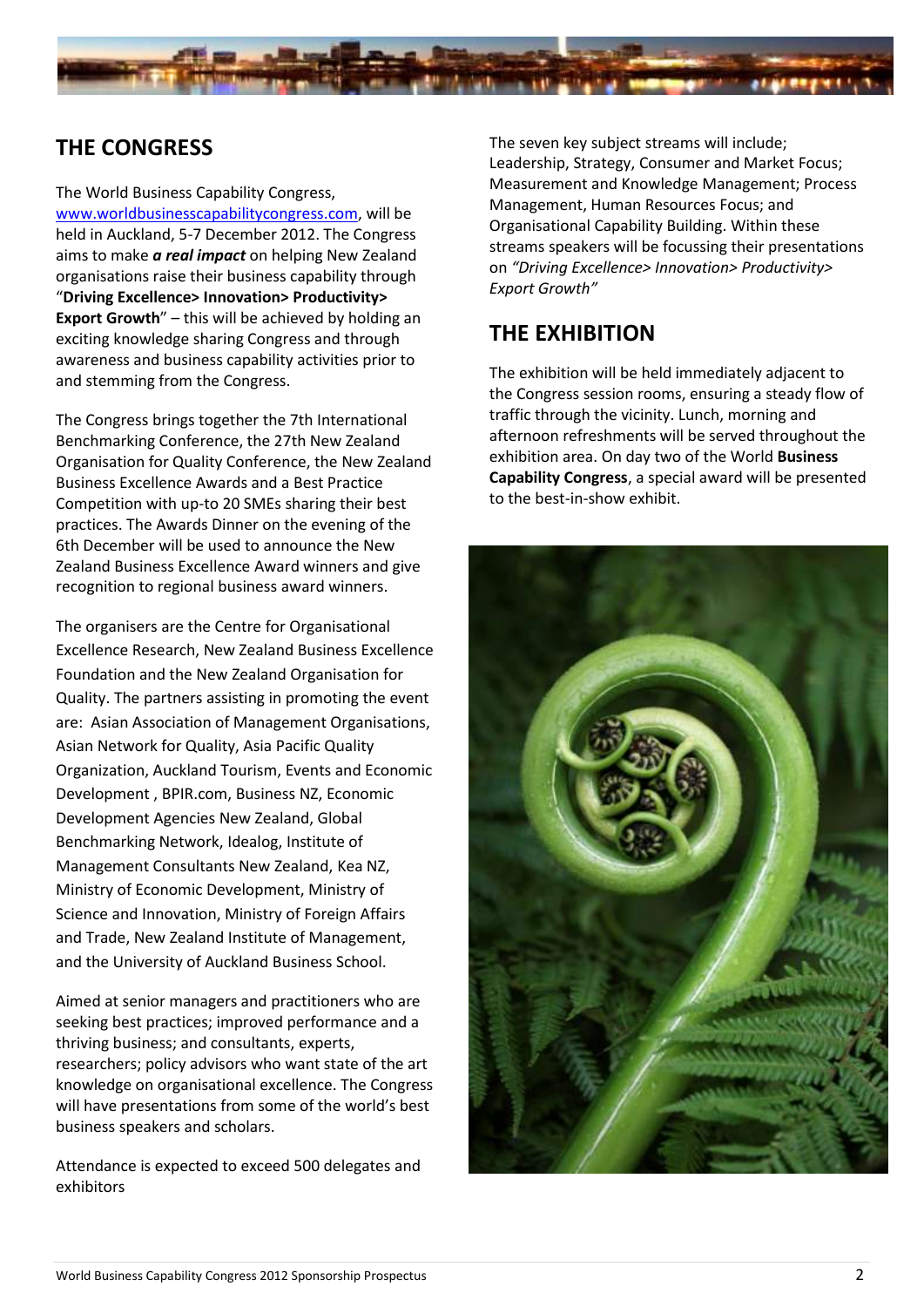



#### **THE VENUE**

University of Auckland – Business School, Auckland, New Zealand, is the venue for the **World Business Capability Congress**, Located within Auckland's CBD area, the state-of-the-art Owen G Glenn Building is New Zealand's largest teaching space and home to staff and students of The University of Auckland Business School and houses fully-equipped lecture theatres.

The Business School building is named after the major donor and New Zealand entrepreneur and benefactor Owen G Glenn.

#### <http://www.business.auckland.ac.nz/uoa>



#### **SPONSORSHIP**

**All sponsors of the World Business Capability Congress will enjoy the following benefits:**

- Significant national and international brand exposure (advertising and editorial) both in print and online reaching 100,000's of business owners, senior managers, and academics.
- Association and brand exposure through regular communications to senior executive members of the top business and quality associations in New Zealand and overseas.
- High visibility at the Congress enabling your team to discuss business opportunities with top decision makers, industry experts and key influencers.

*By securing your sponsorship package as soon as possible, we can ensure maximum exposure for your organisation through immediate inclusion on the website and pre-conference promotional materials, advertising and media coverage.*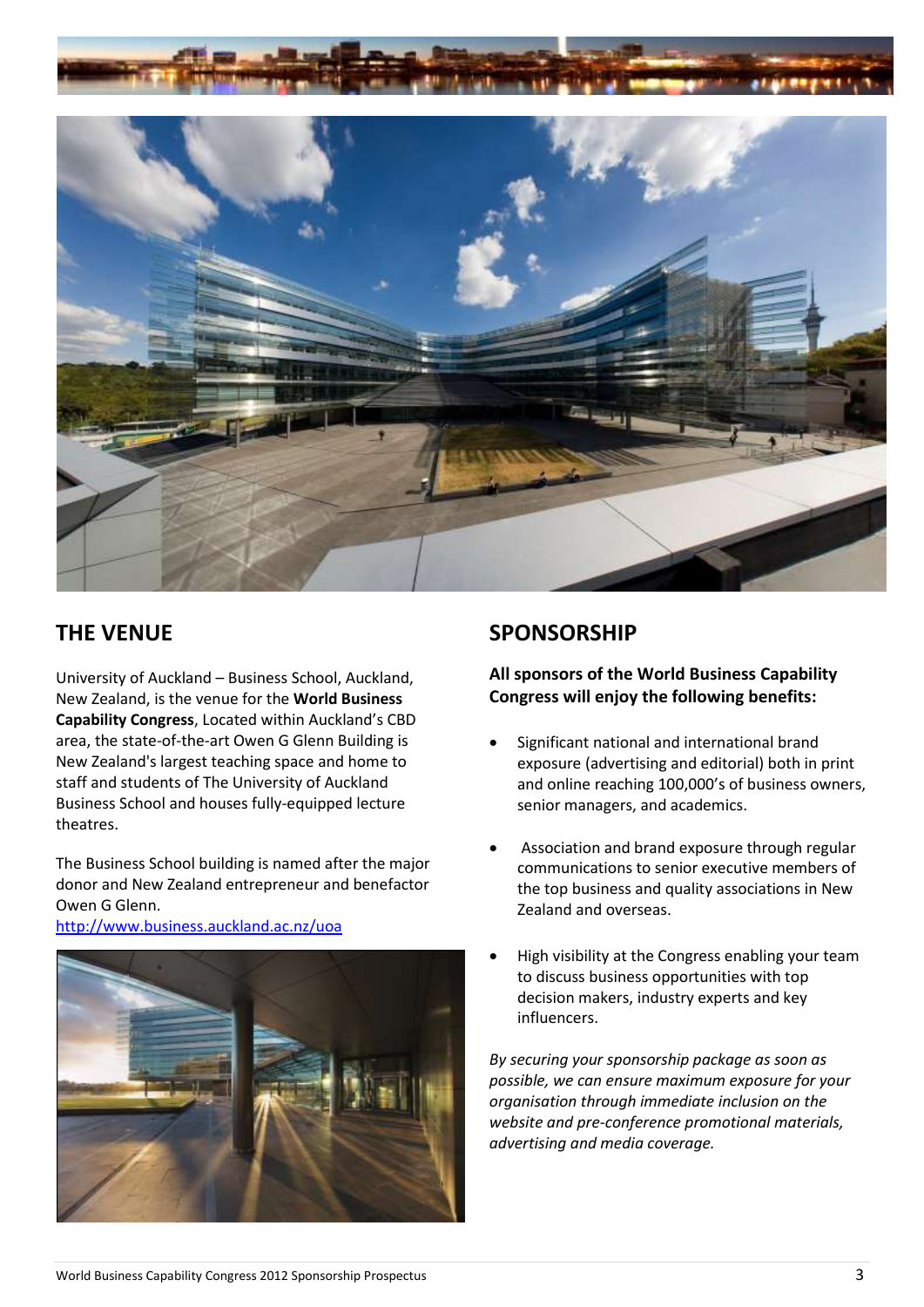# **platinum** sponsor

## A select opportunity to secure prominent, targeted branding exposure for your

#### company

| <b>Profile Opportunities</b>                                                                                                                                                                                                               | Investment                   | <b>Equivalent Value</b> |
|--------------------------------------------------------------------------------------------------------------------------------------------------------------------------------------------------------------------------------------------|------------------------------|-------------------------|
| Announced as the Platinum Sponsor at the Welcoming, Closing Address and at the<br>introductions to each key theme and the Best Practice Competition                                                                                        | V                            | \$5,000                 |
| Invitation to make a 5 minute welcoming presentation at the Conference                                                                                                                                                                     | $\sqrt{}$                    | \$3,000                 |
| Opportunity for a speaker position at the conference that fits the theme of the<br>conference                                                                                                                                              | V                            | \$800                   |
| Prominent brand exposure as Platinum sponsor in <i>all</i> notifications (via<br>newsletters, press releases, website, editorial and advertising in key media) to<br>100,000+ business owners, managers, and academics in NZ and overseas. |                              | \$50,000                |
| Double page colour advertisement in the centre of the Programme Handbook (we<br>can help with design if needed)                                                                                                                            | Double page<br>spread colour | \$4,000                 |
| Profile in Programme Handbook                                                                                                                                                                                                              | 400 words                    | \$400                   |
| Logo in Programme Handbook                                                                                                                                                                                                                 | Front cover                  | \$5,000                 |
| Logo and company profile via the revolving banner and website at<br>http://www.worldbusinesscapabilitycongress.com/sponsors-exhibitors                                                                                                     | $\sqrt{}$                    | \$5,000                 |
| Sponsorship identification on PowerPoint slide for each session                                                                                                                                                                            | $\sqrt{}$                    | \$500                   |
| Your banner at Welcome Reception, Social Evening, Conference venues, and<br>Conference Dinner                                                                                                                                              | $\sqrt{ }$                   | \$2,500                 |
| Logo on conference bags                                                                                                                                                                                                                    | $\sqrt{}$                    | \$5,000                 |
| Logo on fabric lanyards for delegate name badges                                                                                                                                                                                           | $\sqrt{}$                    | \$2,500                 |
| Logo on table top place cards at the Conference Dinner                                                                                                                                                                                     | $\sqrt{ }$                   | \$250                   |
| Promotional items in the delegates bag                                                                                                                                                                                                     | 2                            | \$800                   |
| Electronic copy of the Conference delegate list                                                                                                                                                                                            | $\sqrt{}$                    | \$500                   |
| <b>Exhibition Display</b>                                                                                                                                                                                                                  |                              |                         |
| Exhibition booth - Site includes Velcro compatible walls, spotlights, power,<br>company logo on the fascia name                                                                                                                            | Double                       | \$4,000                 |
| Location                                                                                                                                                                                                                                   | Prominent                    | \$1,000                 |
| Exhibitor registrations for the Welcome Reception, morning and afternoon teas,<br>on each day of the conference                                                                                                                            | 2                            | \$500                   |
| <b>Guest Registrations</b>                                                                                                                                                                                                                 |                              |                         |
| Complimentary delegate registration to full conference including Welcome<br>Reception, Social Evening and the Conference Dinner                                                                                                            | 5                            | \$6,320                 |
| Complimentary partner registrations to the Social Evening and Conference Dinner                                                                                                                                                            | 5                            | \$1,275                 |
| <b>TOTAL (GST exclusive)</b>                                                                                                                                                                                                               | <b>By Negotiation</b>        | \$98,345*               |

\*Approximate equivalent and/or actual PR, marketing, advertising, design and print spend to promote your company to the Conference audiences as a Platinum Sponsor. Sponsorship does not include sponsorship of the Conference Awards Dinner or Welcoming Cocktails Evening prior to the conference *(for information on these see page 7).*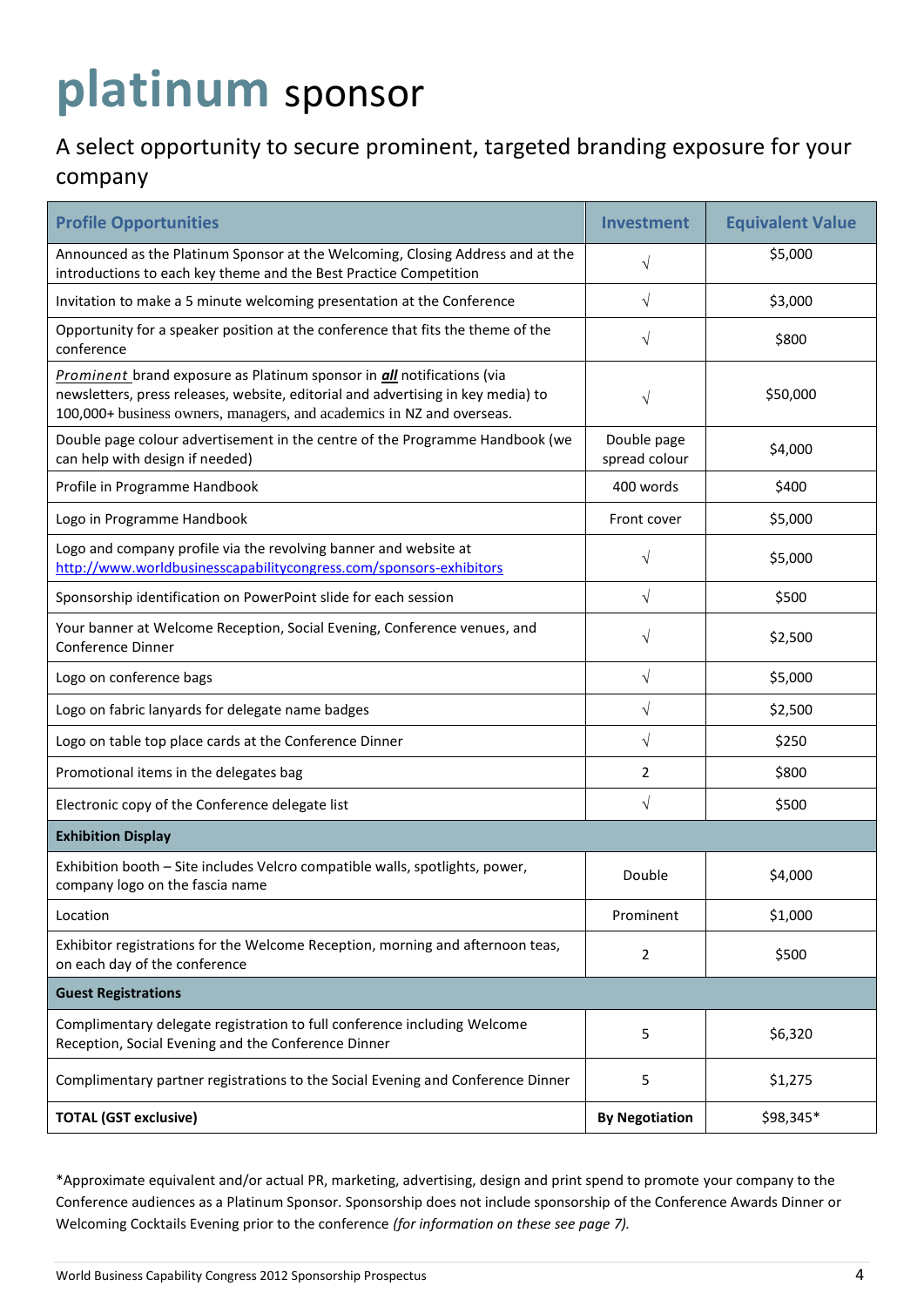# **gold** sponsor

## A select opportunity for Gold sponsors to secure prominent, targeted branding exposure for their companies

| <b>Profile Opportunities</b>                                                                                                                                                                                                                          | <b>Investment</b>           | <b>Equivalent Value</b> |
|-------------------------------------------------------------------------------------------------------------------------------------------------------------------------------------------------------------------------------------------------------|-----------------------------|-------------------------|
| Announced as the Gold Sponsor at the Welcoming and Closing Address                                                                                                                                                                                    | $\sqrt{}$                   | \$1,000                 |
| Announced as the exclusive sponsor of one of the 17 Congress streams, and a<br>sponsor of one of the 7 Congress themes of which the 17 are a subset of                                                                                                | $\sqrt{}$                   | \$1,000                 |
| Invitation to make a 2 minute welcoming presentation at the introduction of the<br>stream that has been sponsored                                                                                                                                     | $\sqrt{}$                   | \$1,000                 |
| Brand exposure as Gold sponsor in <i>most</i> notifications (via newsletters, press<br>releases, editorial and advertising in key media) and always on the website to<br>100,000+ business owners, senior managers, and academics in NZ and overseas. | $\sqrt{}$                   | \$25,000                |
| Opportunity for a speaker position at the conference that fits the theme of the<br>conference (this person will be allocated one of the two guest registrations)                                                                                      | $\sqrt{}$                   | \$800                   |
| Full page colour advertisement in Programme Handbook (we can help with design<br>if needed)                                                                                                                                                           | Inside back or<br>back page | \$2,000                 |
| Profile in Programme Handbook                                                                                                                                                                                                                         | 200 words                   | \$200                   |
| Logo in Programme Handbook                                                                                                                                                                                                                            | Inside                      | \$1,000                 |
| Logo and company profile via the revolving banner and website at<br>http://www.worldbusinesscapabilitycongress.com/sponsors-exhibitors                                                                                                                | V                           | \$5,000                 |
| Sponsorship identification on PowerPoint slide for each session                                                                                                                                                                                       | $\sqrt{}$                   | \$500                   |
| Promotional items in the delegates bag                                                                                                                                                                                                                | 1                           | \$400                   |
| <b>Exhibition Display</b>                                                                                                                                                                                                                             |                             |                         |
| Exhibition booth - Site includes Velcro compatible walls, spotlights, power,<br>company logo on the fascia name                                                                                                                                       | Single                      | \$2,000                 |
| Location                                                                                                                                                                                                                                              | Prominent                   | \$500                   |
| Exhibitor registration for the lunches, morning and afternoon teas, on each day of<br>the conference                                                                                                                                                  | $\mathbf{1}$                | \$250                   |
| <b>Guest Registrations</b>                                                                                                                                                                                                                            |                             |                         |
| Complimentary delegate registration to full conference including Welcome<br>Reception, Social Evening and the Conference Dinner                                                                                                                       | $\overline{2}$              | \$3,038                 |
| <b>TOTAL (GST exclusive)</b>                                                                                                                                                                                                                          | \$10,000                    | \$43,688*               |

\*Approximate equivalent and/or actual PR, marketing, advertising, design and print spend to promote your company to the Conference audiences as a Gold Sponsor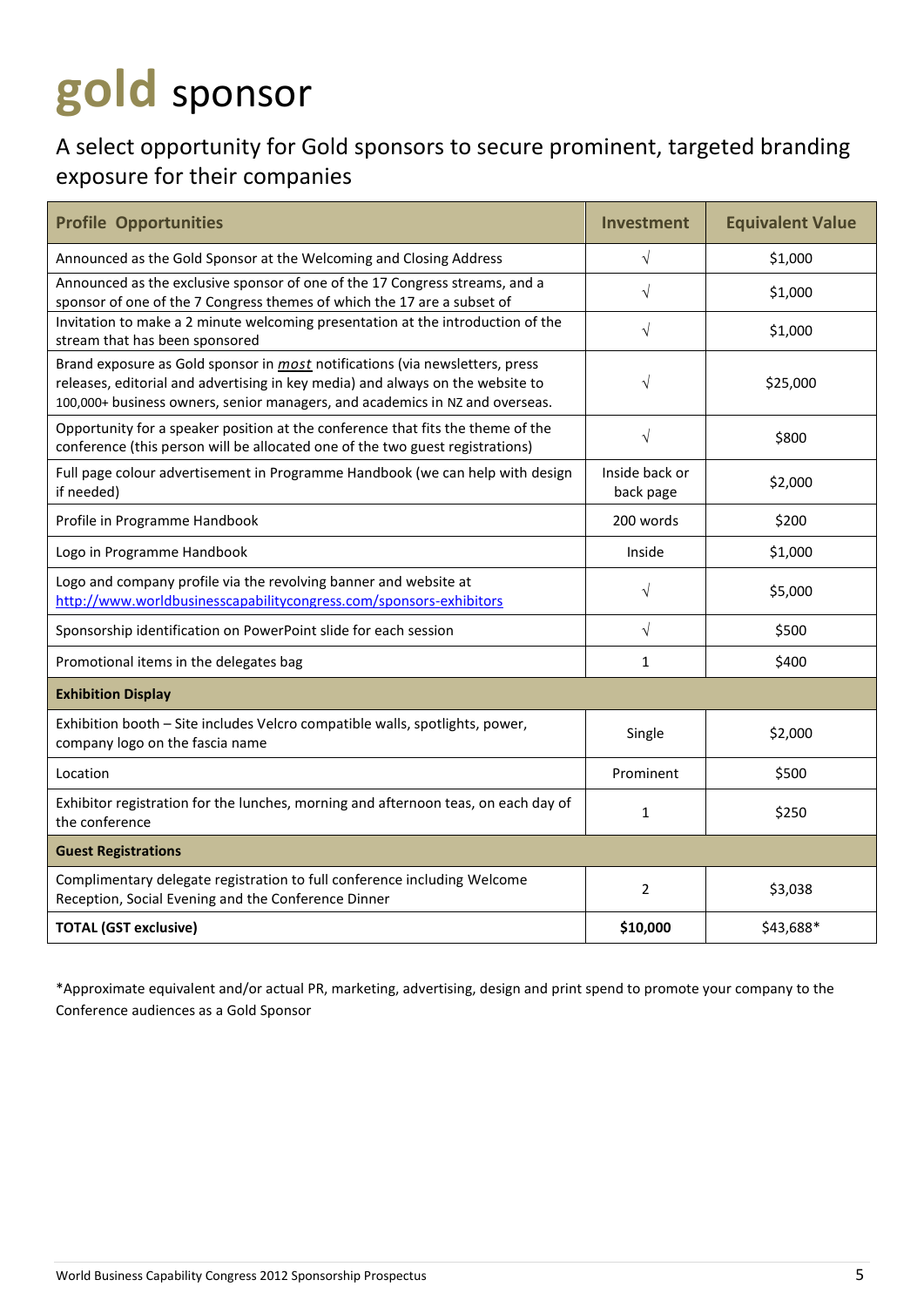# **silver** sponsor

### An exclusive opportunity for Silver sponsors to secure prominent, targeted branding exposure for their companies

| <b>Profile Opportunities</b>                                                                                                                                                                                                                                                                                                             | Investment                         | <b>Equivalent Value</b> |  |  |
|------------------------------------------------------------------------------------------------------------------------------------------------------------------------------------------------------------------------------------------------------------------------------------------------------------------------------------------|------------------------------------|-------------------------|--|--|
| Announced as the Silver Sponsor at the Welcoming and Closing Address                                                                                                                                                                                                                                                                     | $\sqrt{}$                          | \$1,000                 |  |  |
| Brand exposure as Silver sponsor in some notifications (via newsletters, press<br>releases, editorial and advertising in key media) and always on the website to<br>100,000+ business owners, managers, and academics in NZ and overseas.<br>Platinum and Gold sponsors take precedence if there are space limitations in<br>media copy. | V                                  | \$15,000                |  |  |
| Full page B&W advertisement in Programme Handbook (we can help with design<br>if needed)                                                                                                                                                                                                                                                 | Inside full page<br><b>B&amp;W</b> | \$1,000                 |  |  |
| Profile in Programme Handbook                                                                                                                                                                                                                                                                                                            | 100 words                          | \$100                   |  |  |
| Logo in Programme Handbook                                                                                                                                                                                                                                                                                                               | Inside                             | \$1,000                 |  |  |
| Logo and company profile via the revolving banner and website at<br>http://www.worldbusinesscapabilitycongress.com/sponsors-exhibitors                                                                                                                                                                                                   | $\sqrt{ }$                         | \$5,000                 |  |  |
| Promotional items in the delegates bag                                                                                                                                                                                                                                                                                                   | 1                                  | \$400                   |  |  |
| <b>Exhibition Display</b>                                                                                                                                                                                                                                                                                                                |                                    |                         |  |  |
| Exhibition booth - Site includes Velcro compatible walls, spotlights, power,<br>company logo on the fascia name                                                                                                                                                                                                                          | Single                             | \$2,000                 |  |  |
| Location                                                                                                                                                                                                                                                                                                                                 | Main Area                          |                         |  |  |
| Exhibitor registrations for the lunches, morning and afternoon teas, on each day<br>of the conference                                                                                                                                                                                                                                    | $\mathbf{1}$                       | \$250                   |  |  |
| <b>Guest Registrations</b>                                                                                                                                                                                                                                                                                                               |                                    |                         |  |  |
| Complimentary delegate registration to full conference not including socials                                                                                                                                                                                                                                                             | $\mathbf{1}$                       | \$1,264                 |  |  |
| <b>TOTAL (GST exclusive)</b>                                                                                                                                                                                                                                                                                                             | \$3,000                            | \$27,014*               |  |  |

\*Approximate equivalent and/or actual PR, marketing, advertising, design and print spend to promote your company to the Conference audiences as a Silver Sponsor.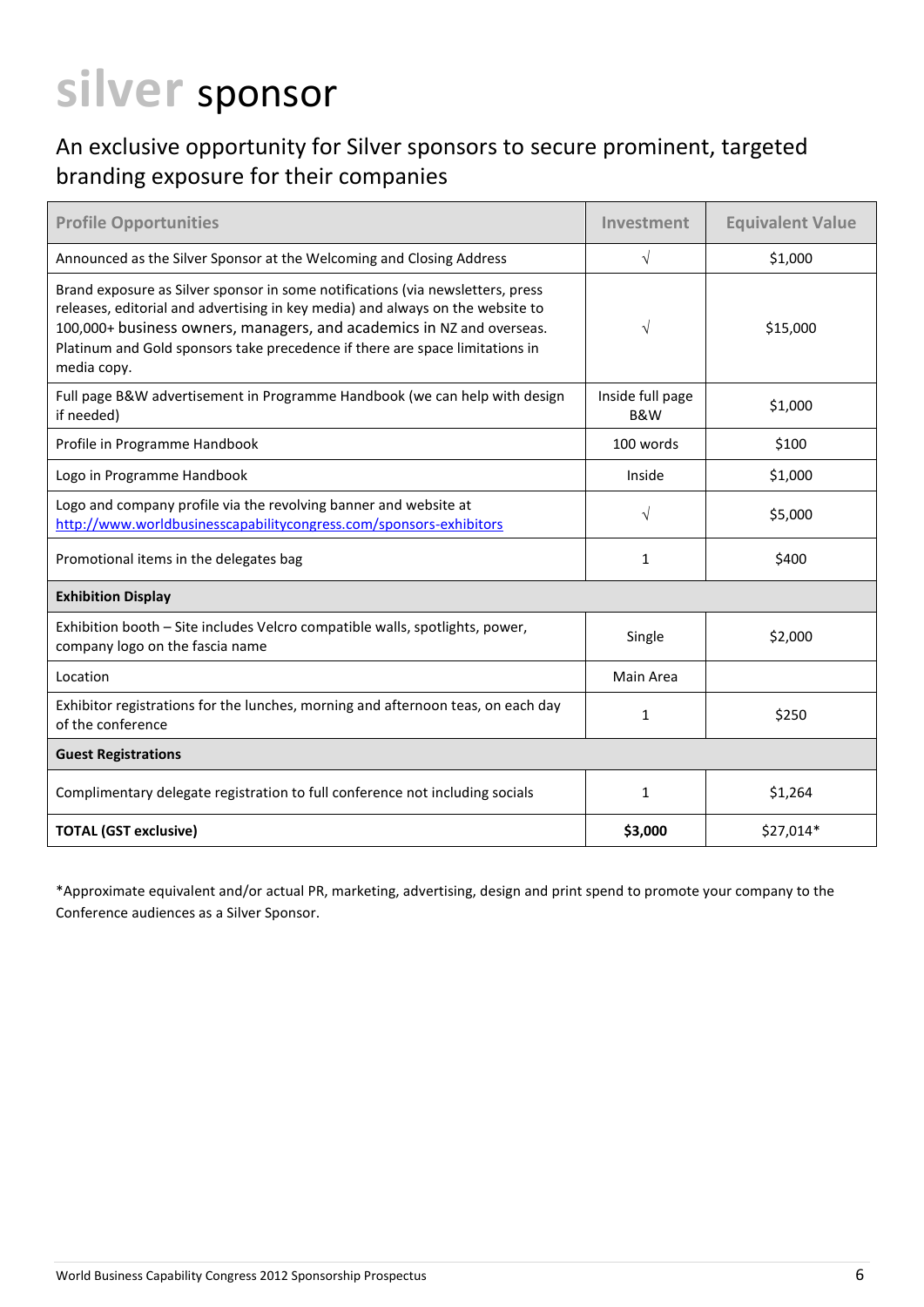# **other** opportunities

| <b>Best Practice Competition</b>                                                                                                                                                                                                                                                                                                                                                                                                                                                                                                                  | Investment |  |  |  |
|---------------------------------------------------------------------------------------------------------------------------------------------------------------------------------------------------------------------------------------------------------------------------------------------------------------------------------------------------------------------------------------------------------------------------------------------------------------------------------------------------------------------------------------------------|------------|--|--|--|
| Sponsor of New Zealand's Best Practice Competition alongside Auckland Tourism, Events and Economic<br>Development (ATEED) and Ministry of Economic Development (MED). Profiled on all correspondence relating to<br>the competition and on the website before and after the competition, opportunity to give a short 5 minute<br>speech at the beginning of the 20 - or more - best practice presentations on the 6th December and at the<br>awards on the 7th December. Three free registrations to the whole Congress and socials are included. | \$20,000   |  |  |  |
| Conference Evening Dinner and Awards - 6 December 2012                                                                                                                                                                                                                                                                                                                                                                                                                                                                                            |            |  |  |  |
| Exclusive sponsor of the whole dinner (Expected delegates = 350 to 600). The sponsor will be announced and<br>give a short 5 minute speech and promotional material distributed.                                                                                                                                                                                                                                                                                                                                                                  | \$15,000   |  |  |  |
| Sponsorship of only the aperitifs/wine. The sponsor will be announced and give a short 3 minute speech and<br>promotional material distributed.                                                                                                                                                                                                                                                                                                                                                                                                   | \$5,000    |  |  |  |
| Welcome Reception - 4 December 2012                                                                                                                                                                                                                                                                                                                                                                                                                                                                                                               |            |  |  |  |
| Exclusive sponsor of the Welcome Reception (Expected delegates = 150). The sponsor will be announced and<br>invited to give a short 2 minute speech. promotional material distributed.                                                                                                                                                                                                                                                                                                                                                            | \$2500     |  |  |  |
| Networking Function - 5 December 2012                                                                                                                                                                                                                                                                                                                                                                                                                                                                                                             |            |  |  |  |
| Exclusive sponsor of the Networking Function (Expected delegates = 250) on the evening. The sponsor will be<br>announced and invited to give a short 3 minute speech. Promotional material distributed.                                                                                                                                                                                                                                                                                                                                           | \$5,000    |  |  |  |
| <b>Conference Lunches on 5, 6 and 7 December</b>                                                                                                                                                                                                                                                                                                                                                                                                                                                                                                  |            |  |  |  |
| Exclusive sponsor of a Lunch. The sponsor will be announced and invited to give a short 2 minute speech.<br>Promotional material can be distributed. 3 opportunities available                                                                                                                                                                                                                                                                                                                                                                    | \$1,500    |  |  |  |
| Morning/Afternoon Tea on 5, 6 and 7 December                                                                                                                                                                                                                                                                                                                                                                                                                                                                                                      |            |  |  |  |
| Exclusive sponsor for either morning or afternoon tea. The sponsor will be announced and give a short 1 minute<br>speech and promotional material distributed. 8 opportunities available                                                                                                                                                                                                                                                                                                                                                          | \$750      |  |  |  |
| <b>Advertisement in Programme Handbook</b>                                                                                                                                                                                                                                                                                                                                                                                                                                                                                                        |            |  |  |  |
| Full page colour advertisement (if available)                                                                                                                                                                                                                                                                                                                                                                                                                                                                                                     | \$2000     |  |  |  |
| Full page B&W advertisement                                                                                                                                                                                                                                                                                                                                                                                                                                                                                                                       | \$1000     |  |  |  |
| Half page B&W advertisement in Programme Handbook                                                                                                                                                                                                                                                                                                                                                                                                                                                                                                 | \$500      |  |  |  |
| Quarter page B&W advertisement in Programme Handbook                                                                                                                                                                                                                                                                                                                                                                                                                                                                                              | \$250      |  |  |  |
| Design and content assistance with advert if required                                                                                                                                                                                                                                                                                                                                                                                                                                                                                             | \$750      |  |  |  |
| <b>Other Opportunities</b>                                                                                                                                                                                                                                                                                                                                                                                                                                                                                                                        |            |  |  |  |
| Branded USB drives for conference material (350)                                                                                                                                                                                                                                                                                                                                                                                                                                                                                                  | \$6000     |  |  |  |
| Logo on fabric lanyards for delegate name badges                                                                                                                                                                                                                                                                                                                                                                                                                                                                                                  | \$1500     |  |  |  |
| Delegate bag insert                                                                                                                                                                                                                                                                                                                                                                                                                                                                                                                               | \$400      |  |  |  |
| <b>Best Paper Award</b>                                                                                                                                                                                                                                                                                                                                                                                                                                                                                                                           |            |  |  |  |
| Awards will be given to the three best papers submitted to the Congress. These will be announced at the Awards<br>Dinner and enable the Sponsor to be profiled with the winners and through media coverage after the event.                                                                                                                                                                                                                                                                                                                       | \$4,000    |  |  |  |
| Opportunity to sponsor other benefits for delegates. To be negotiated and agreed.                                                                                                                                                                                                                                                                                                                                                                                                                                                                 |            |  |  |  |